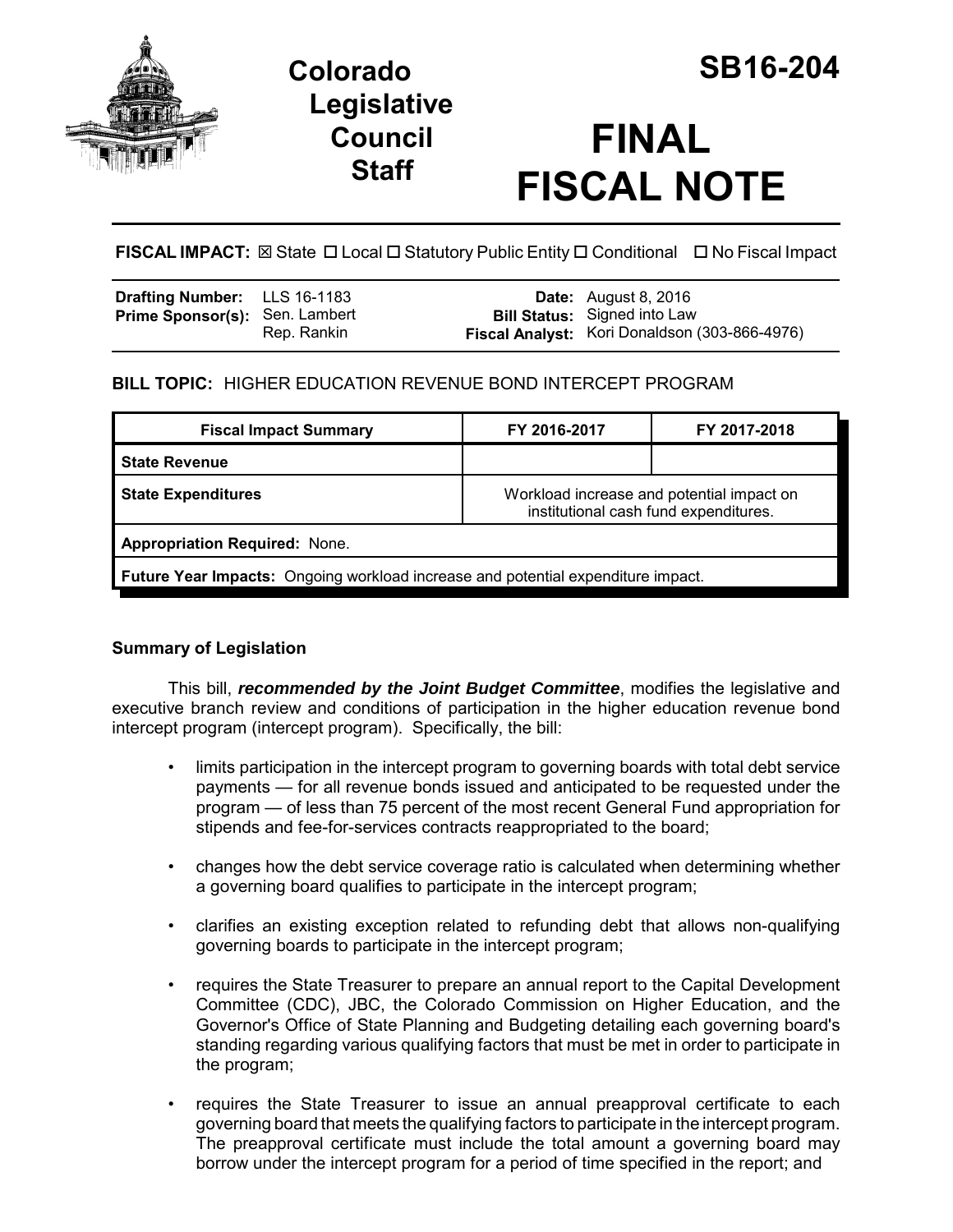August 8, 2016

• clarifies the role and timing of review and approval by the CDC and JBC for participation in the intercept program.

For the forecast period, the bill is not anticipated to change whether any currently qualifying governing board can participate in the intercept program.

#### **Background**

A higher education institution may issue revenue bonds to finance a cash-funded capital construction project that has been approved by the CDC as part of a two-year projection of cash need. The bonds may be backed by the institution's credit rating, or the institution may opt to participate in the intercept program, which allows an institution of higher education to bond for capital projects using the state's credit rating. The intercept program directs the state treasurer to make payments of principal and/or interest on bonds on behalf of a state-supported institution of higher education in the event a higher education institution does not make a scheduled payment. Participation in the intercept program requires separate review and approval by the CDC and the JBC. Under current law, in order to qualify for participation in the intercept program, an institution must:

- 1. have a credit rating from one or more nationally recognized statistical rating organizations in one of the three highest categories, without regard to modifiers, and no credit rating below one of the three highest categories; and
- 2. have a debt service coverage ratio of not less than 150 percent. The debt service coverage ratio is calculated by dividing the net revenue available for annual debt service by the total amount of debt service subject to the intercept program, including any new debt proposed under the program.

#### **State Expenditures**

The bill is anticipated to increase workload for several agencies, but this workload increase can be absorbed within existing appropriations. The bill may also affect cash fund expenditures for some higher education institutions.

**State Treasurer.** The additional reporting requirement created by the bill to issue preapproval certificates to institutions that qualify to participate in the intercept program will increase workload in the State Treasurer's Office. The office currently responds to requests from legislative staff to verify an institution's eligibility to participate in the intercept program before CDC and JBC review. Therefore, this fiscal note assumes that the workload increase will be minimal and can be absorbed within existing appropriations.

*Legislative staff.* The bill expands legislative review of higher education borrowing under the intercept program to include all new debt issuances, including financing the cash-funded portion of a state-funded project, refinancing existing debt that was issued outside the intercept program, and larger issuances comprised of many small projects. This additional review may increase workload for CDC and JBC staff. Any increase in workload can be absorbed within existing appropriations.